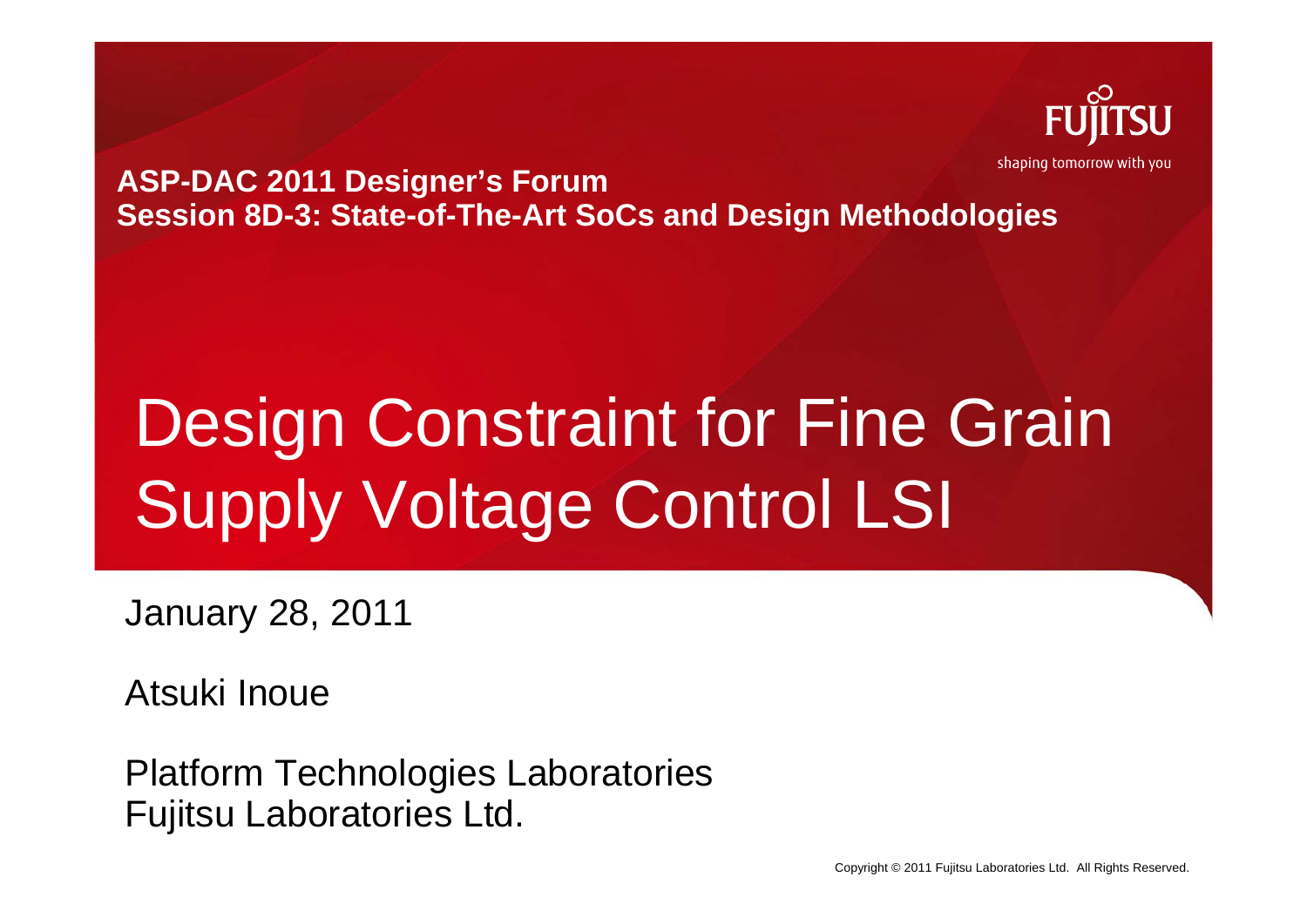#### Agenda

#### ■ Background

- Fine grain supply voltage control
- **Energy gain concept**
- **Power gating case** 
	- Various energy losses
	- Results with simple assumption
	- Modification for actual devices
	- p. Comparison with simulation results
	- Minimum sleep duration time
- **DVFS\*** case (results only)

#### **Summary**



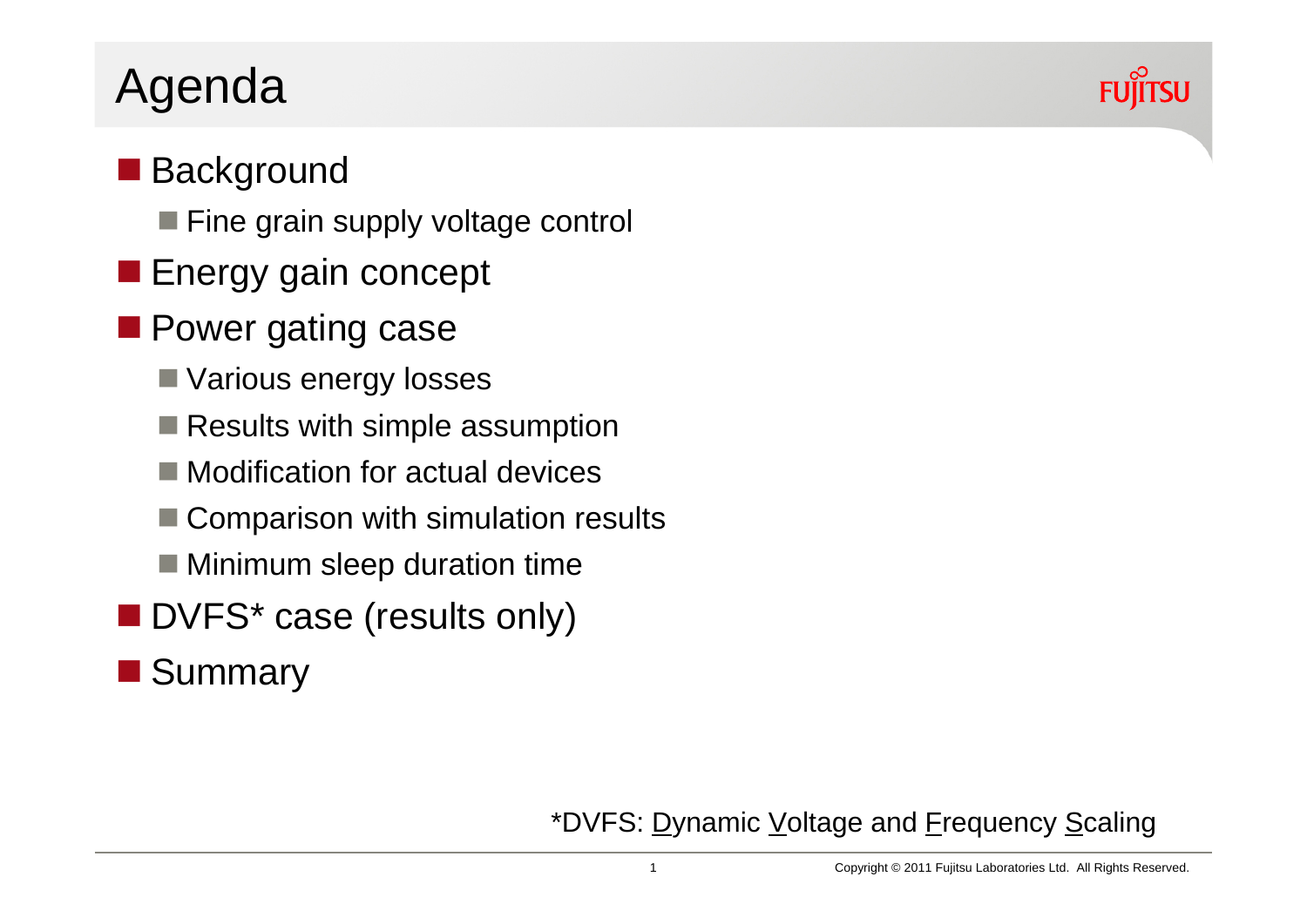## General expectation for fine grain supply control rsum



- Concept of supply voltage control:
	- Collaboration between power supply unit and user circuit optimizes energy consumption
	- **Power gating and DVFS are typical controls.**
- $\overline{\phantom{a}}$  Two types of grain size
	- Grain size in time domain
	- Grain size in space domain
- General expectation
	- **Fine grain control will improve power efficiency.**

We will discuss the time domain control in this paper.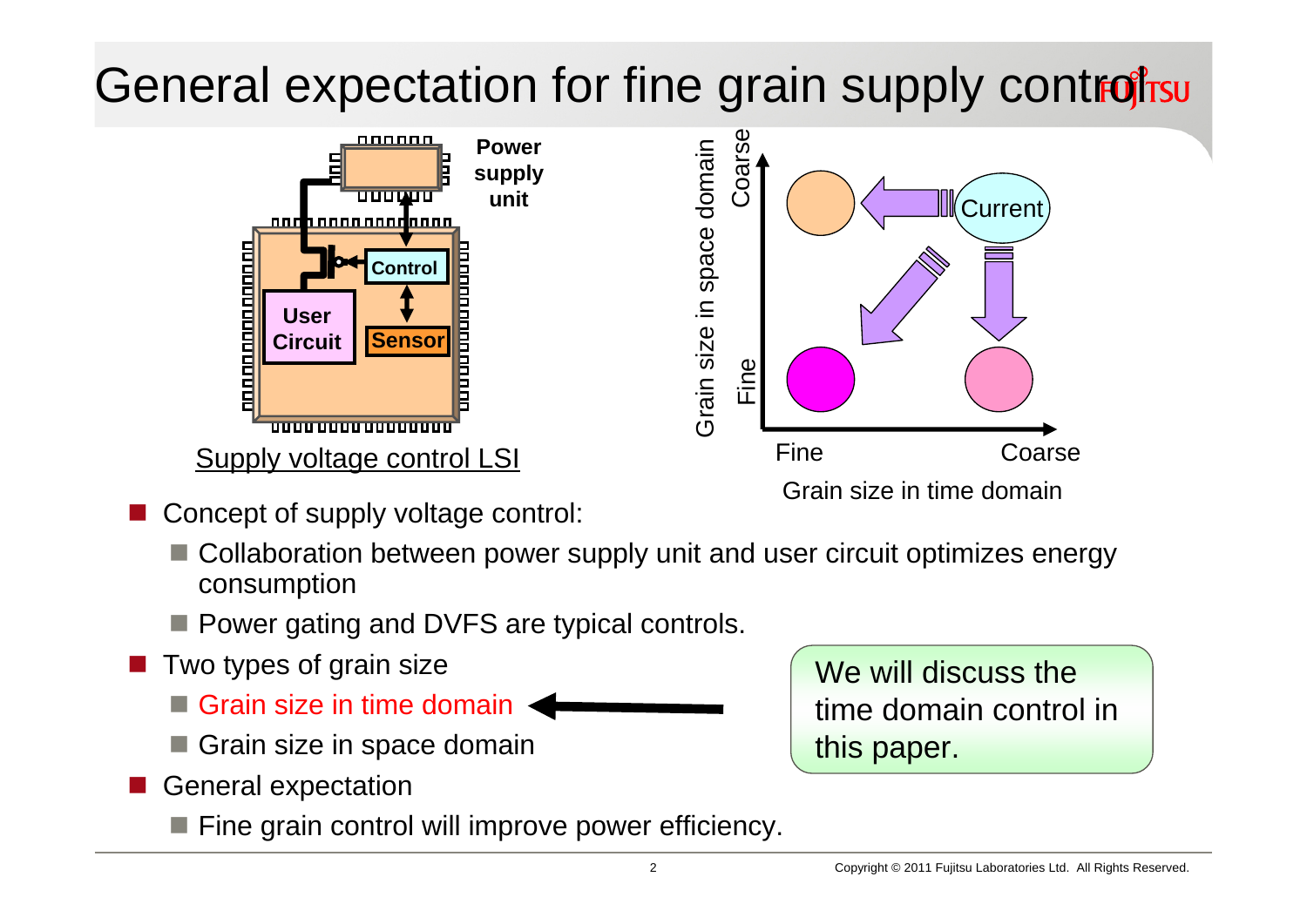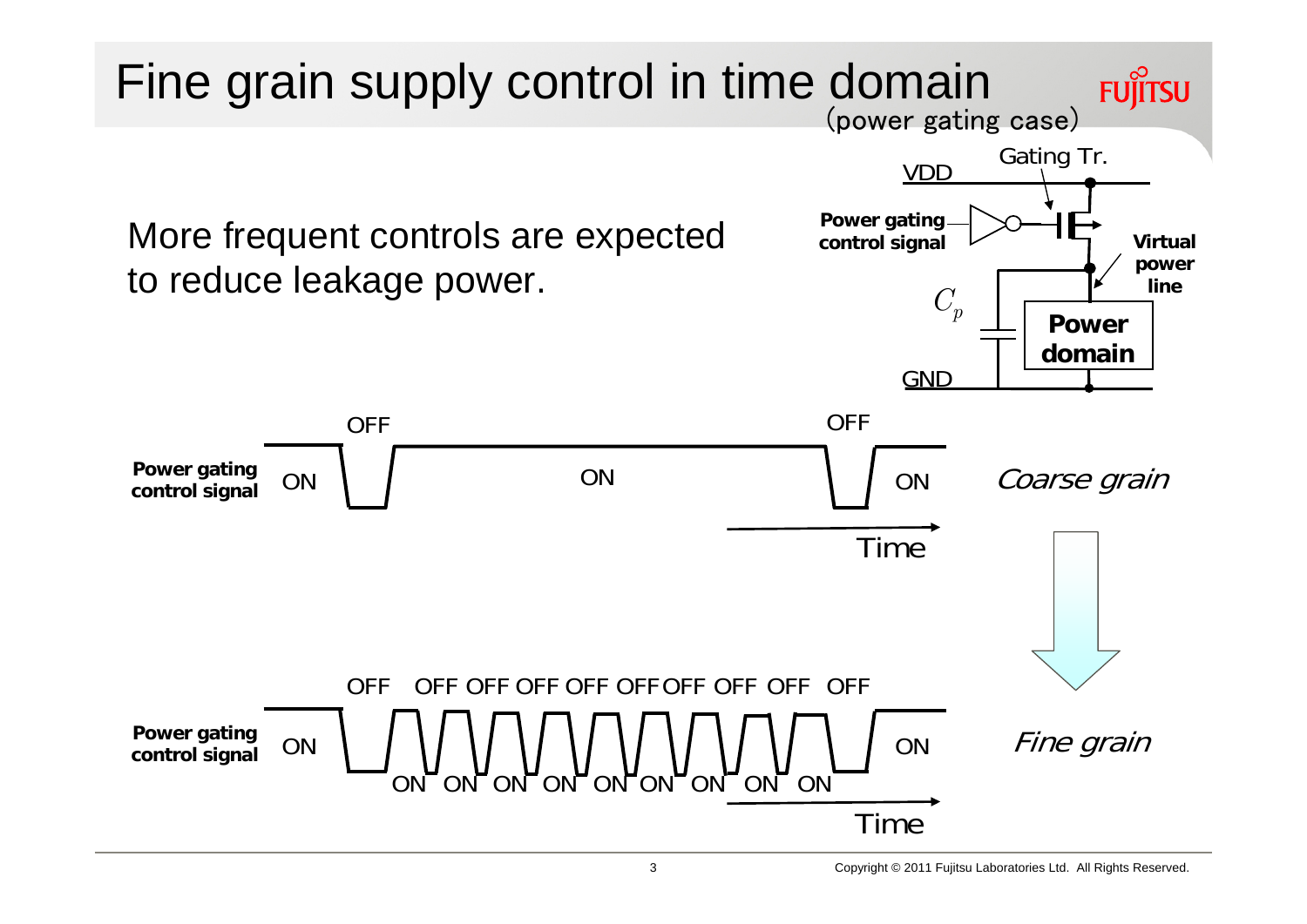#### Energy gain concept to derive design constraint





Dissipated energy when supply voltage control technique is applied.

- ●Energy for circuit operation itself
- ●Energy overhead for changing supply voltage



Dissipated energy when supply voltage control technique is not applied.

●Energy for circuit operation itself

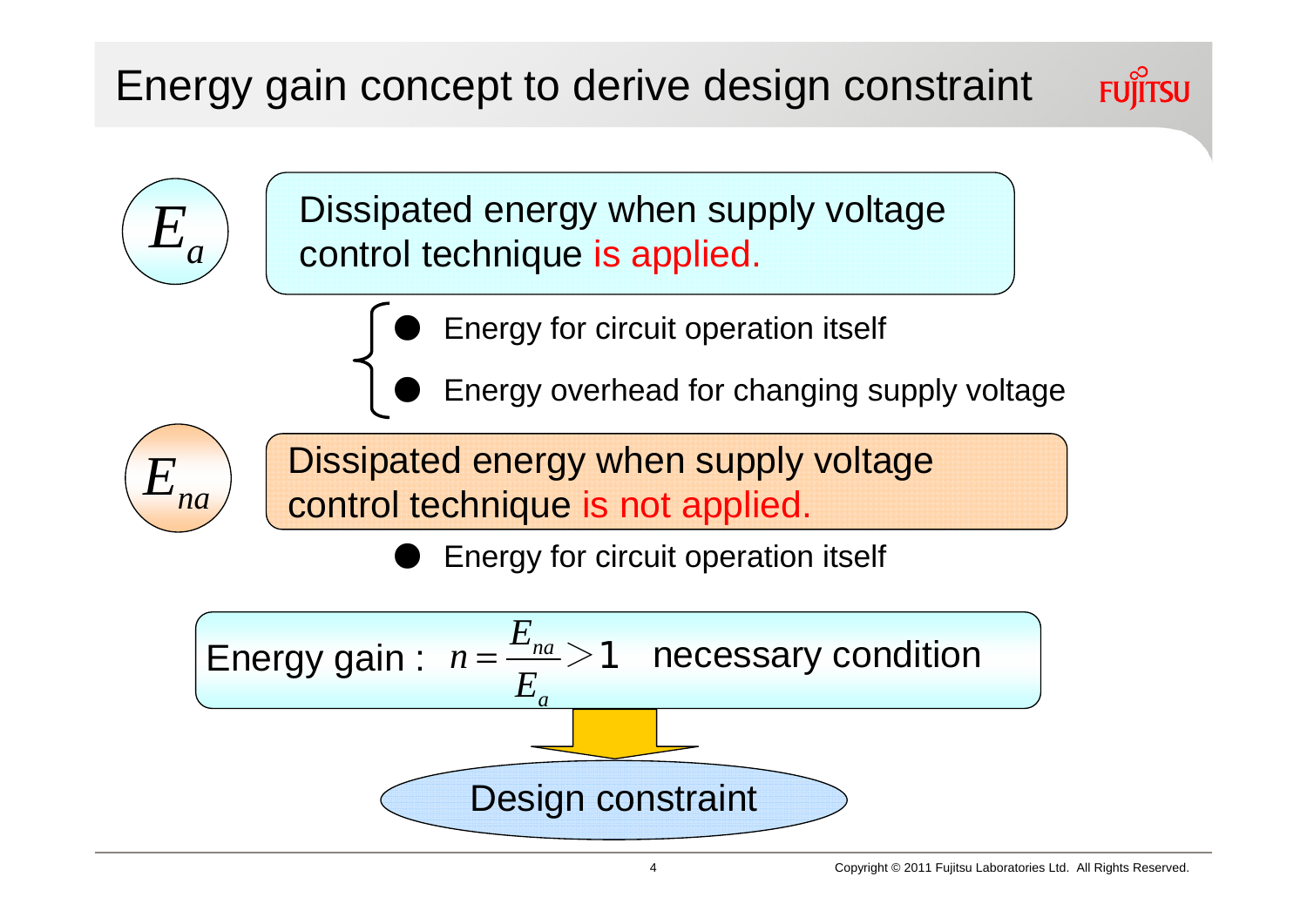

# Power gating case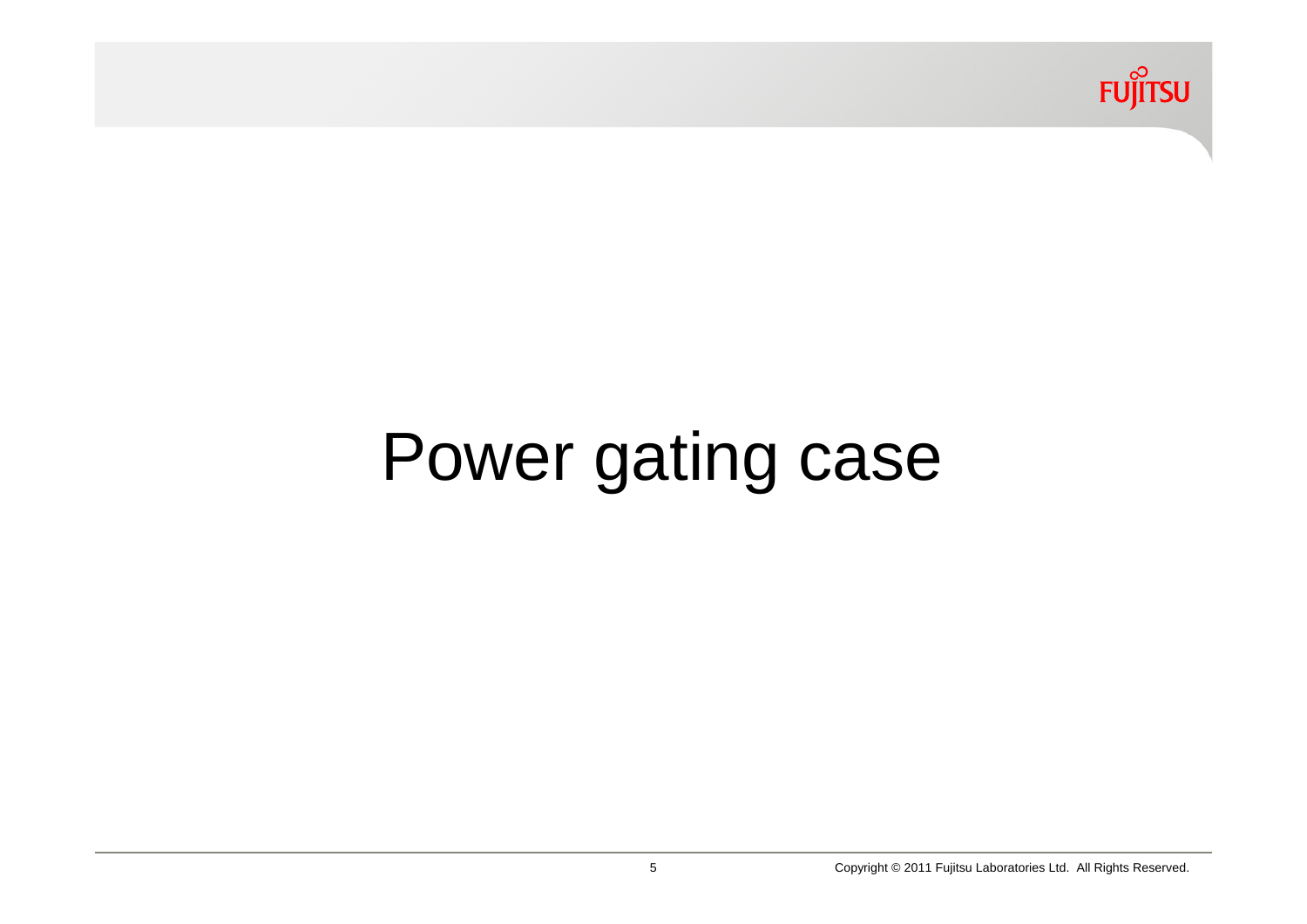#### Energy losses at power gating



- Switching energy of gating transistor (a)
- Switching energy of isolation gates (b)
- Storing/restoring energy for internal information (c)
- Charging/discharging energy of virtual power line (d)



Only (d) is dependent of sleep duration time

(a)-(c) is independent of sleep duration time.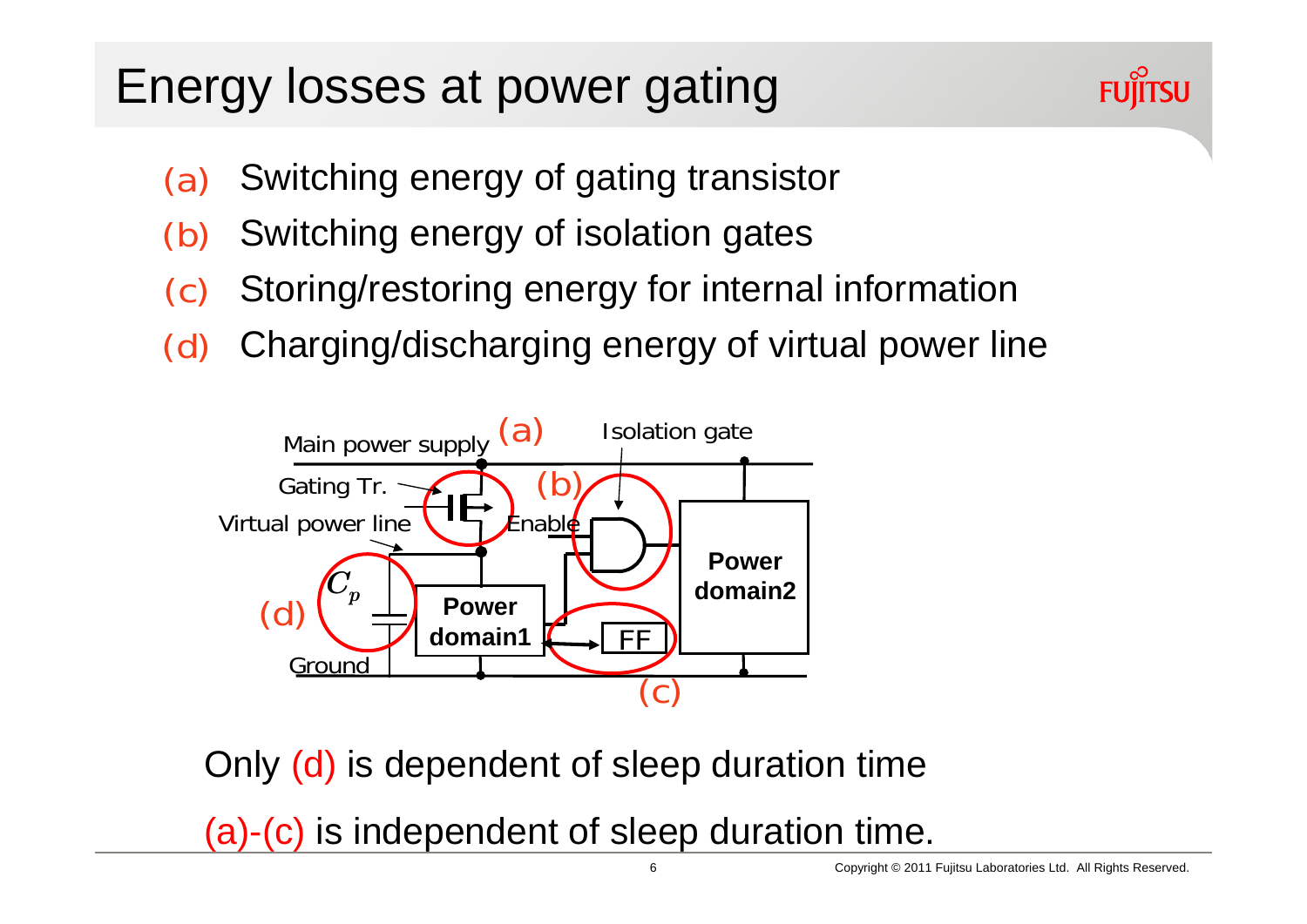

Start with the following simple assumptions.

- 1. Leakage current is independent on drain voltage.
- 2. Consider charging energy of virtual power line only.

(Other energy losses (a)-(c) are ignored.)

Then we modify the theory excluding these assumptions

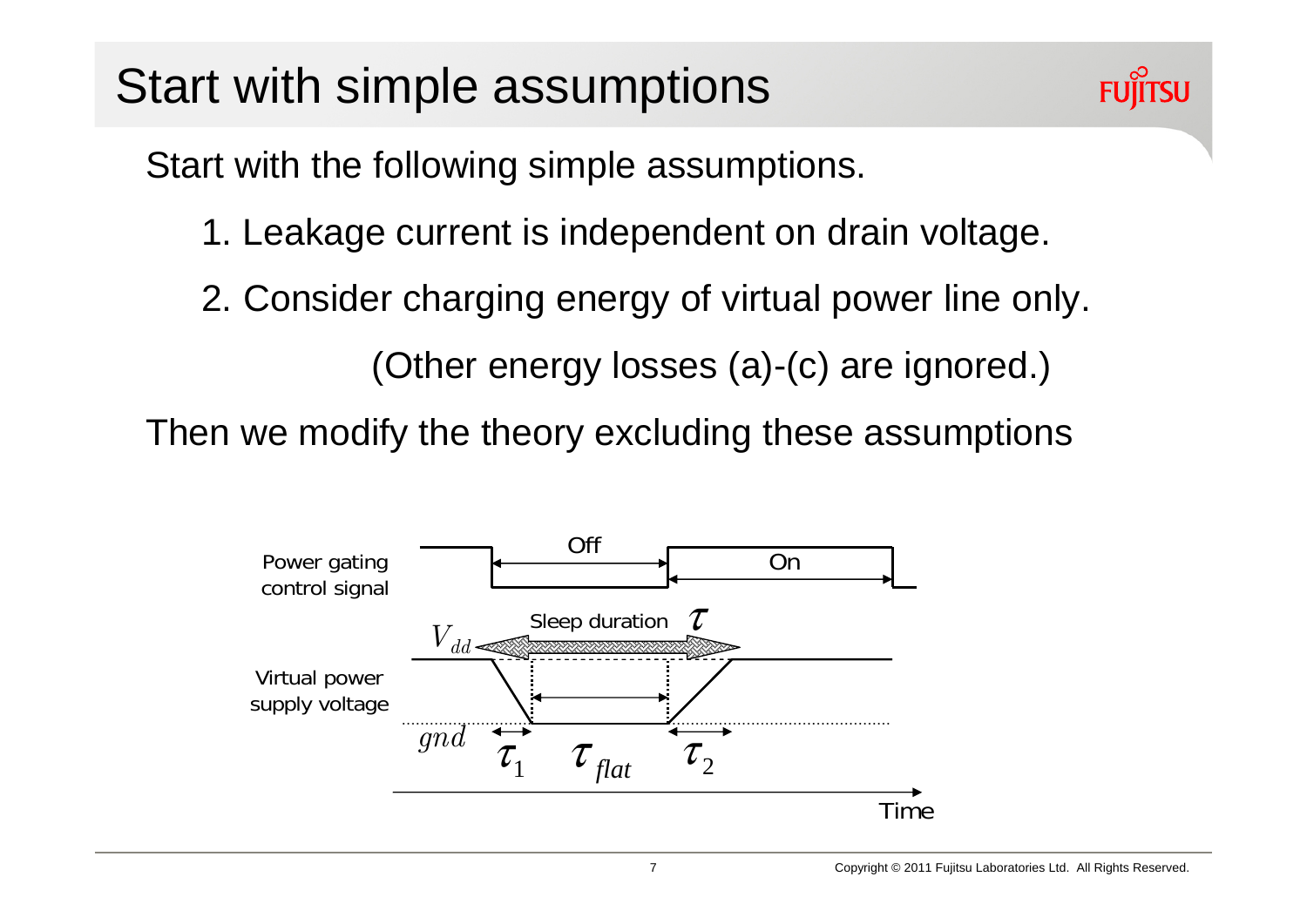$E_a = E_1 + E_2 + E_3$  $E_{na} = I_{off}V_{dd}\tau = I_{off}V_{dd}\left(\tau_1 + \tau_2 + \tau_{flat}\right)$ Energy with power gating : Energy without power gating :

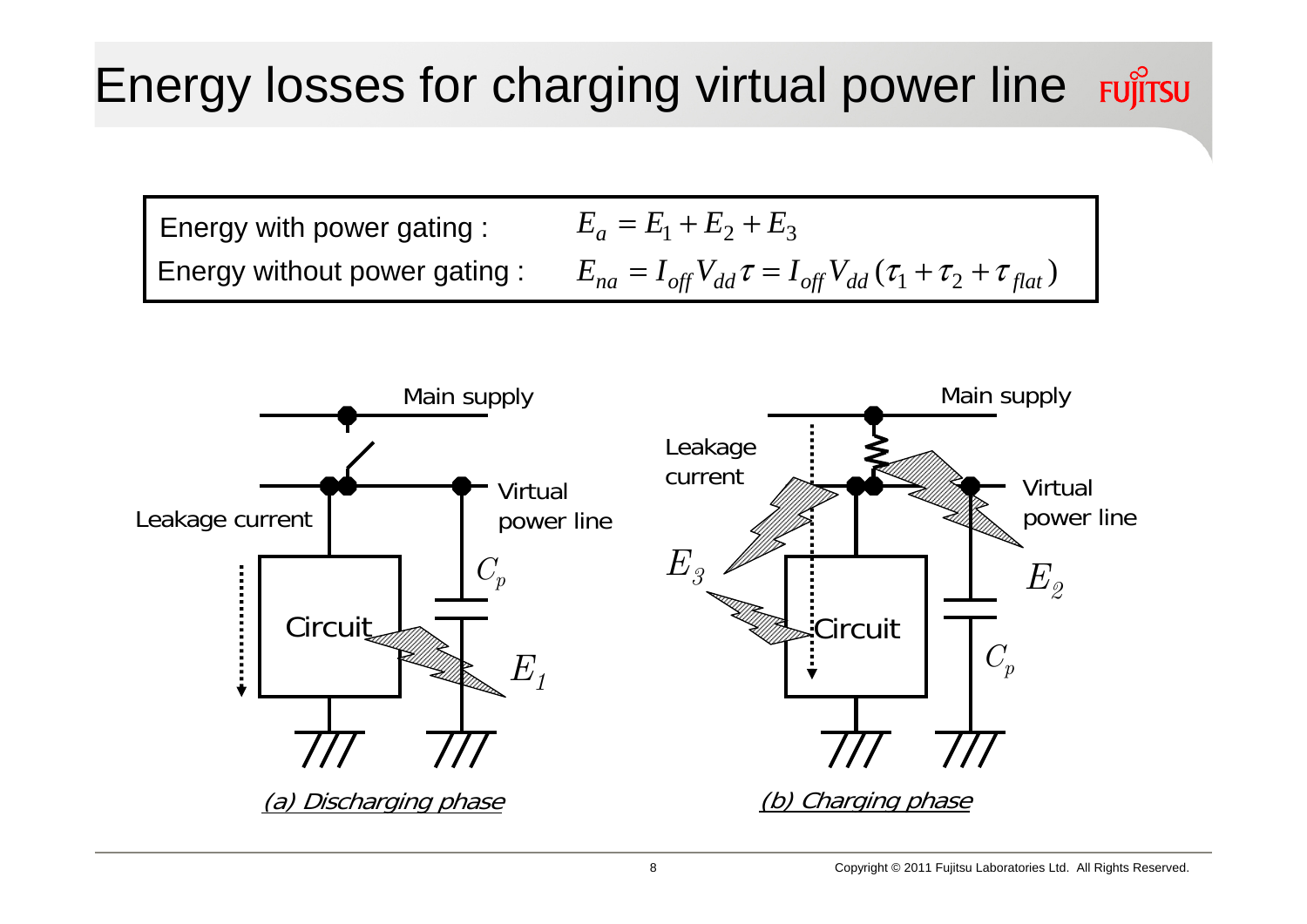#### Minimum sleep duration time

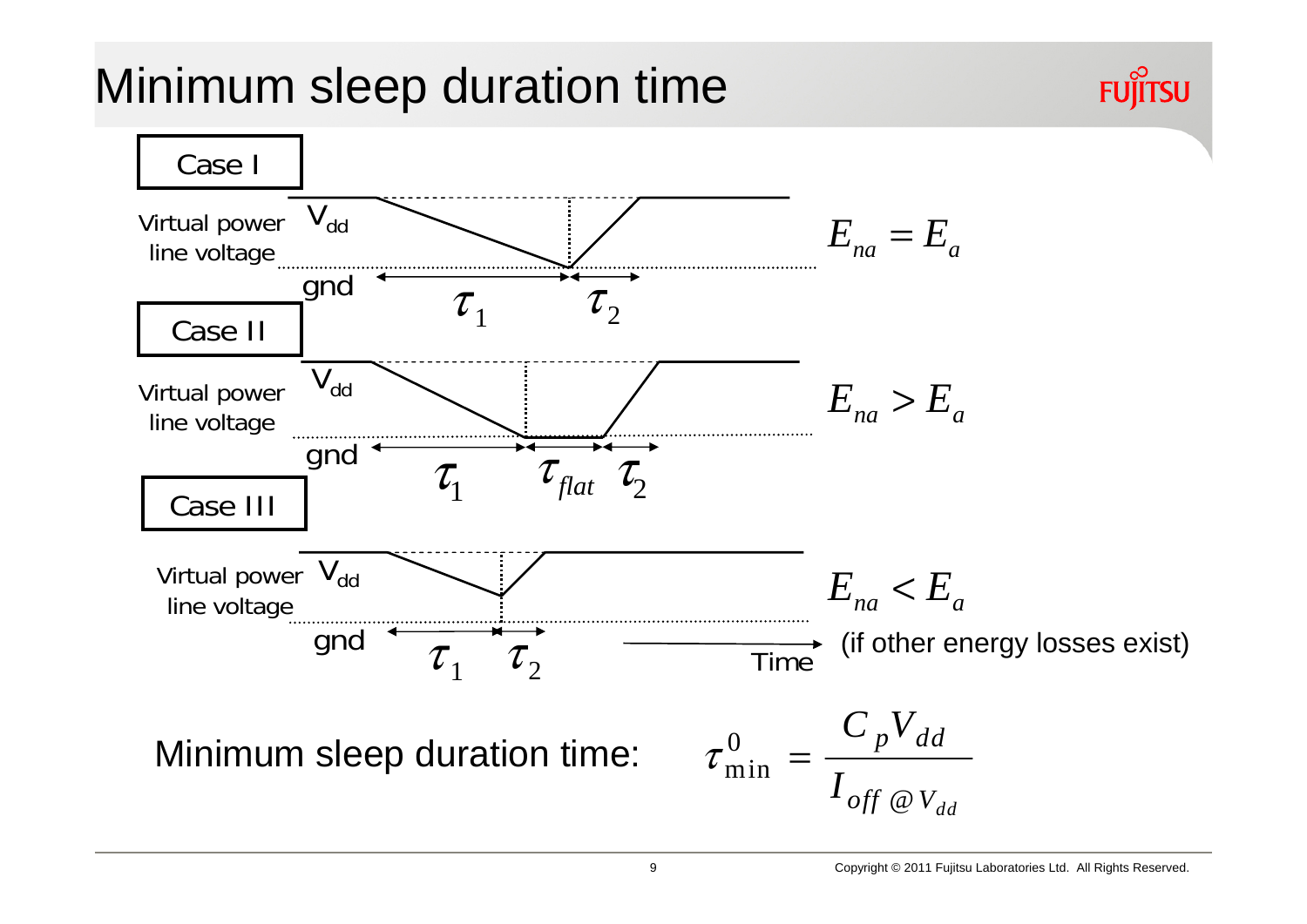#### Leakage current dependence on drain voltage

■ Actual transistors have DIBL<sup>\*</sup> effects and leakage current does depend on drain voltage.

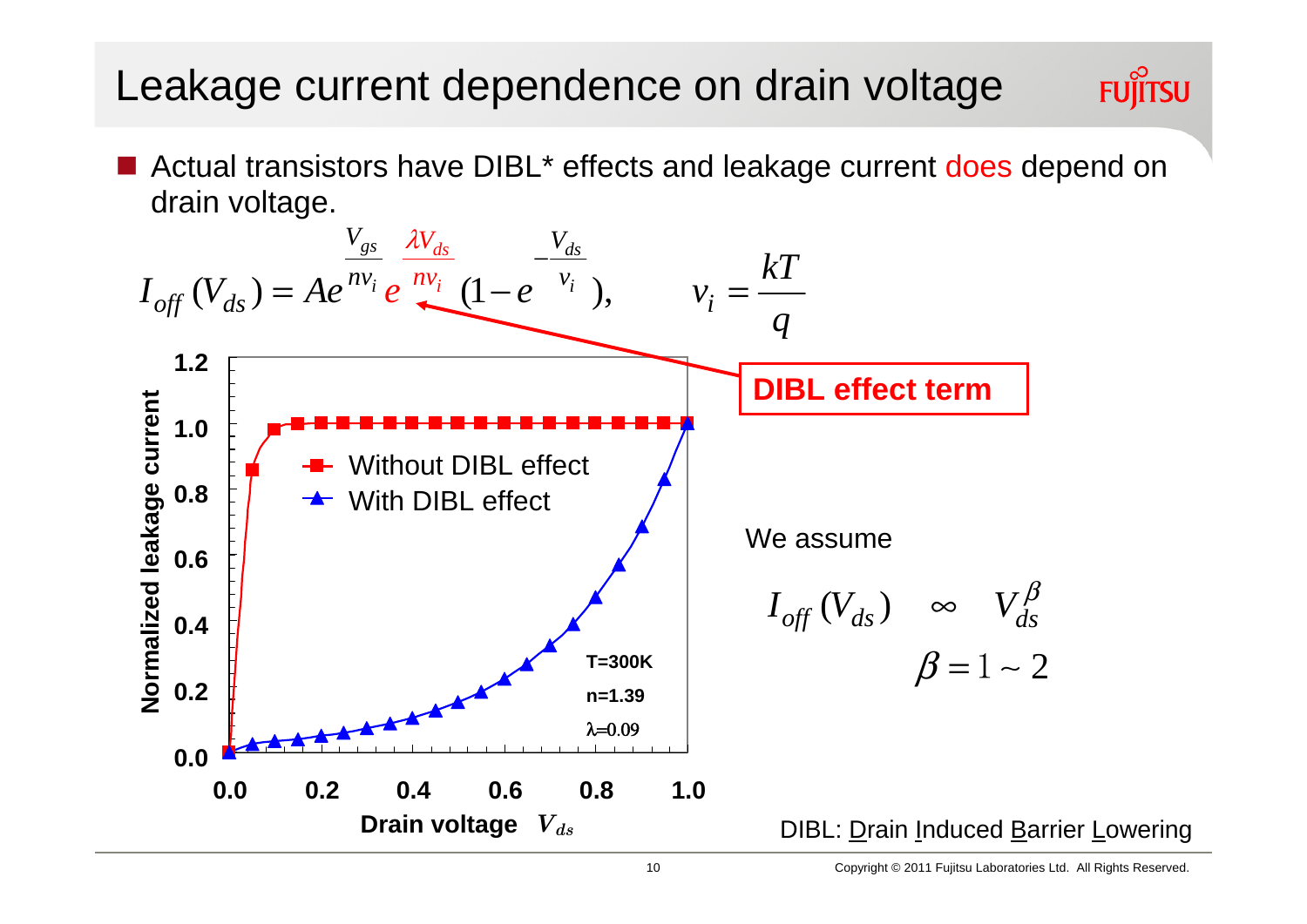$$
E^{}_{ov} : \textbf{Other energy loss}
$$

*Eov*

- $\blacksquare$  Other energy loss  $E_{ov}$  is independent of sleep duration time.
- $\blacksquare$  (a) & (c) are proportional to decoupling capacitor  $C_p$ 
	- $\blacksquare$  Total load capacitance of power domain  $\mathit C_L$  is proportional to  $\mathit{C}_{p}^{\phantom{\dag}}$  due to power line noise constraint.
	- Capacitance of gating Tr.  $C_x$  is proportional to  $C_L$  due to  $C$ IR drop voltage limitation.
	- Capacitance of storage elements is proportional to total load capacitance  $C_L$ . load capacitance  $C_L$ .
- *(*b) is small enough to be ignored for usual cases.

 $E_{ov} = z * C_p V_{dd}^2$ We can assume other energy loss *Eov* is proportional to *Cp*. *z* = 20% *typical z* : Energy overhead factor





 $C_{r}$   $f_{op}(Circuit)$ *L noise p*  $C_{I}$  *v C* α ∞

$$
\frac{C_x}{C_p} \in \frac{f_{op}(\text{Carnosity})}{f_T(\text{GatingTransistor})}
$$

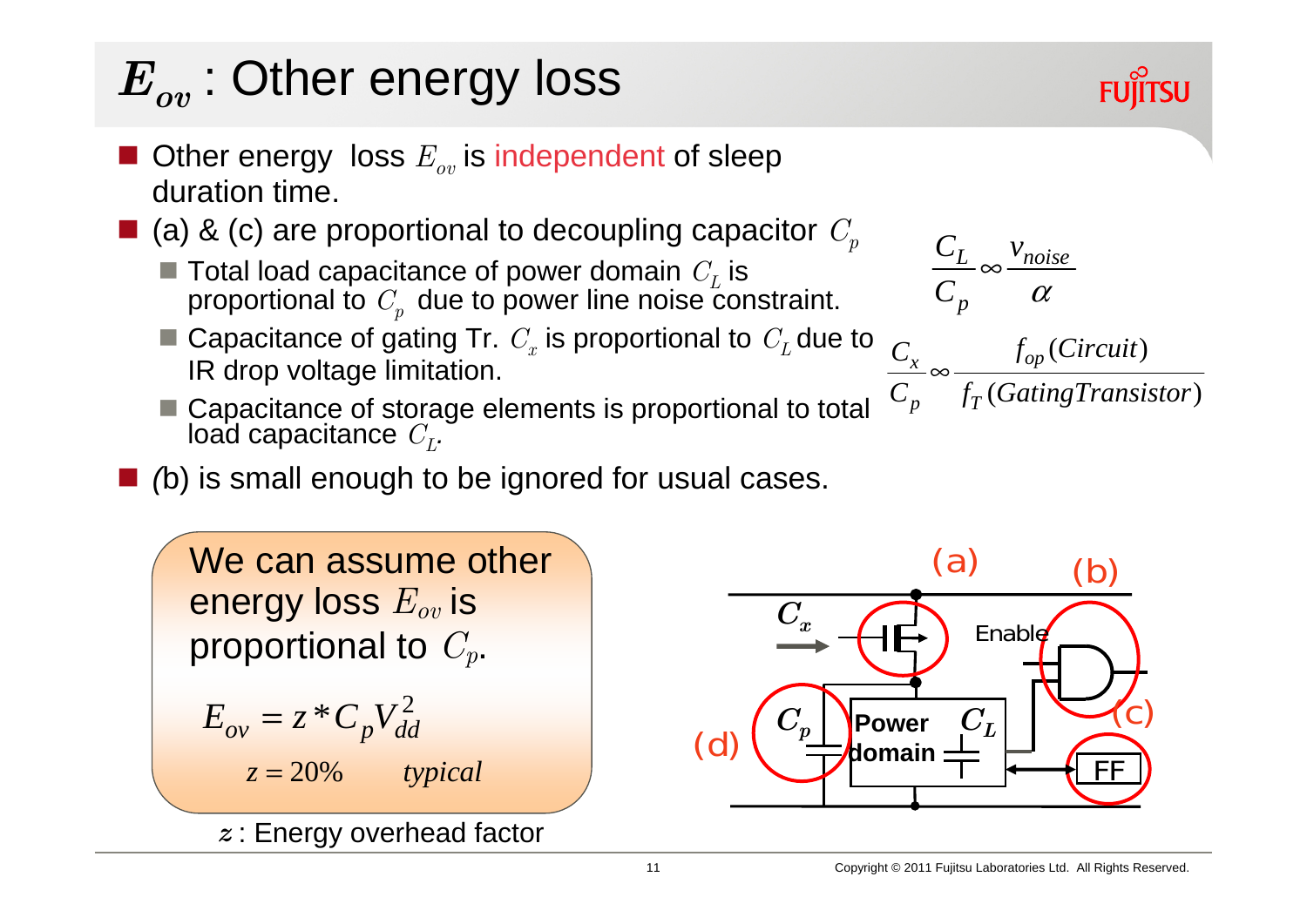### Energy gain diagram for power gating

#### Including other energy loss and non-constant leakage current effect

 $E_a = E_1 + E_2 + E_3 + E_{ov}$ 



Energy with power gating :

#### The modified theory predicts:

**Longer sleep time gives higher** energy gain.

When 
$$
\tau \to \infty
$$
,  $n \to \infty$ 

**FUJITSU** 

Stronger DIBL effect gives higher gain and shorter minimum sleep duration time.

$$
\tau_{\min} = F_{leak} \tau_{\min}^0
$$

When  $\pmb{\beta}$ is larger,  $F_{\textit{leak}}$  is smaller.

$$
F_{leak} = 0.56 \sim 0.7 \quad (1 < \beta < 2)
$$
\n(Correction factor)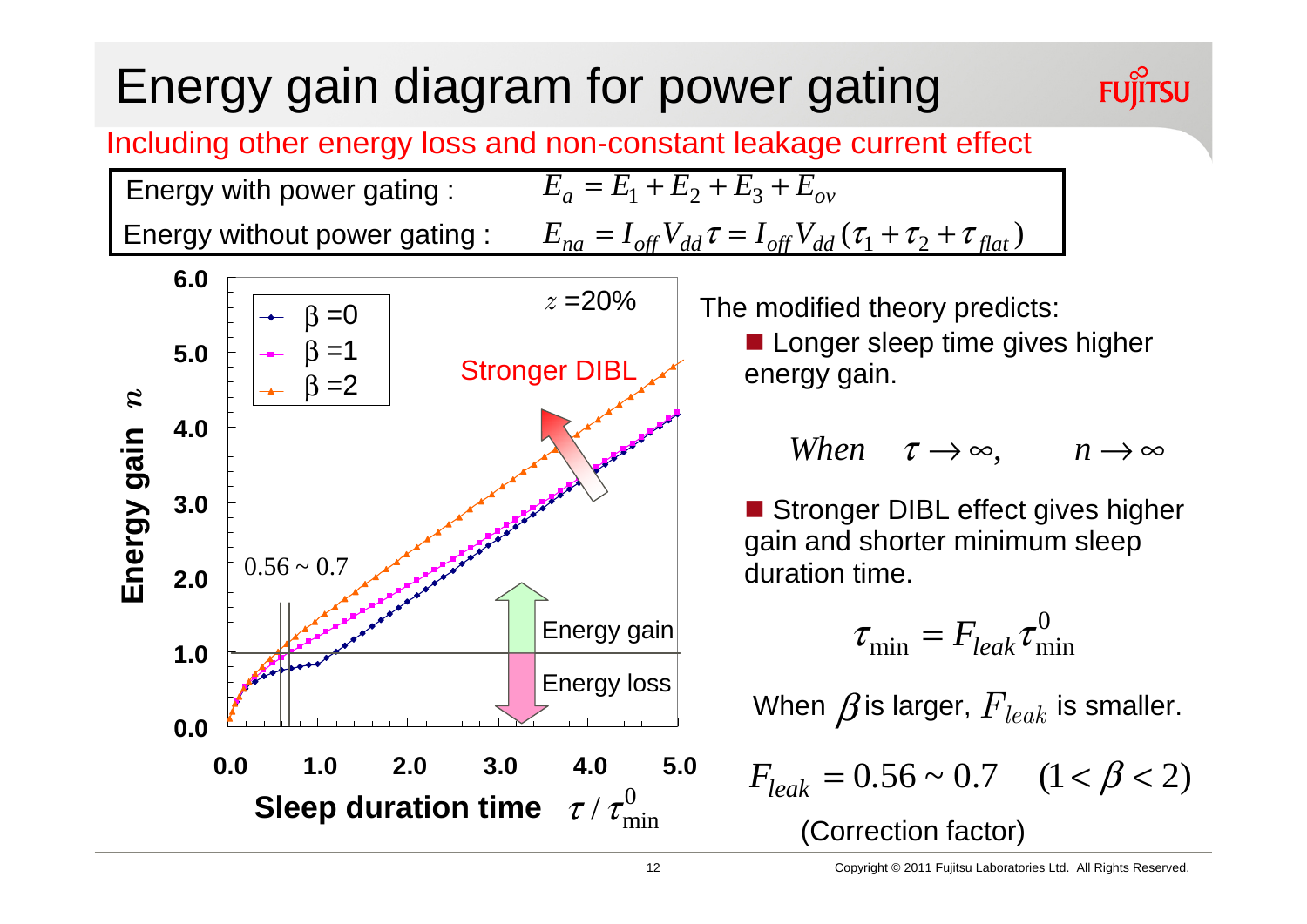#### Comparison with simulation results

#### **FUJITSU**



Target circuit : 1.1K gates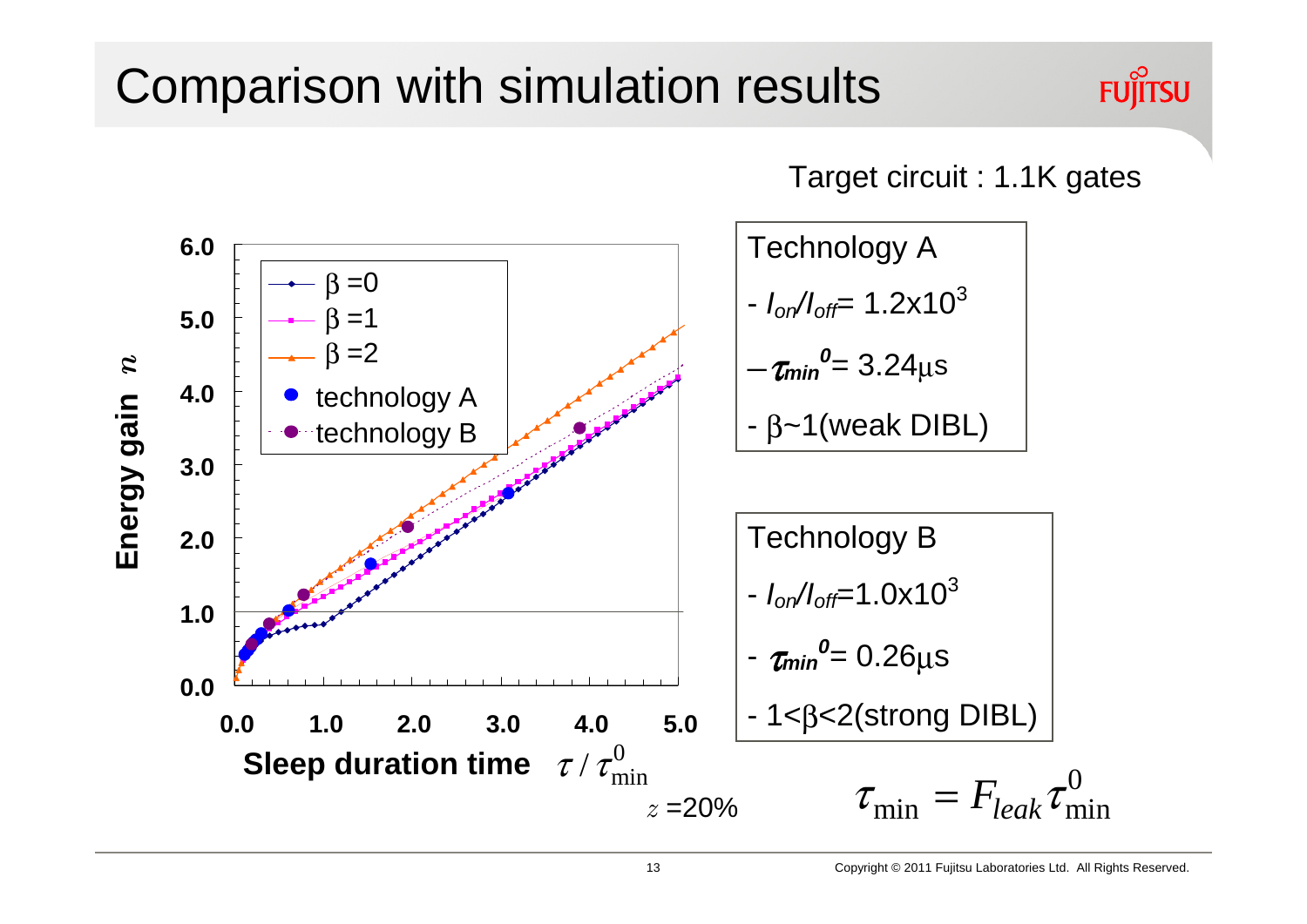## Which design parameters determines  $\,\tau_{\mathrm{min}}^0$  ?  $\,$

Minimum duration

$$
\tau_{\min}^0 = \frac{C_p V_{dd}}{I_{off}(V_{dd})}
$$

-Discharging time from  $V_{dd}$  to gnd.

- It does not depend on power domain size.





<sup>τ</sup>*<sup>g</sup>* : Average gate delay *C<sub>p</sub>* : Virtual power line cap.

 $C_L$  : Average load cap.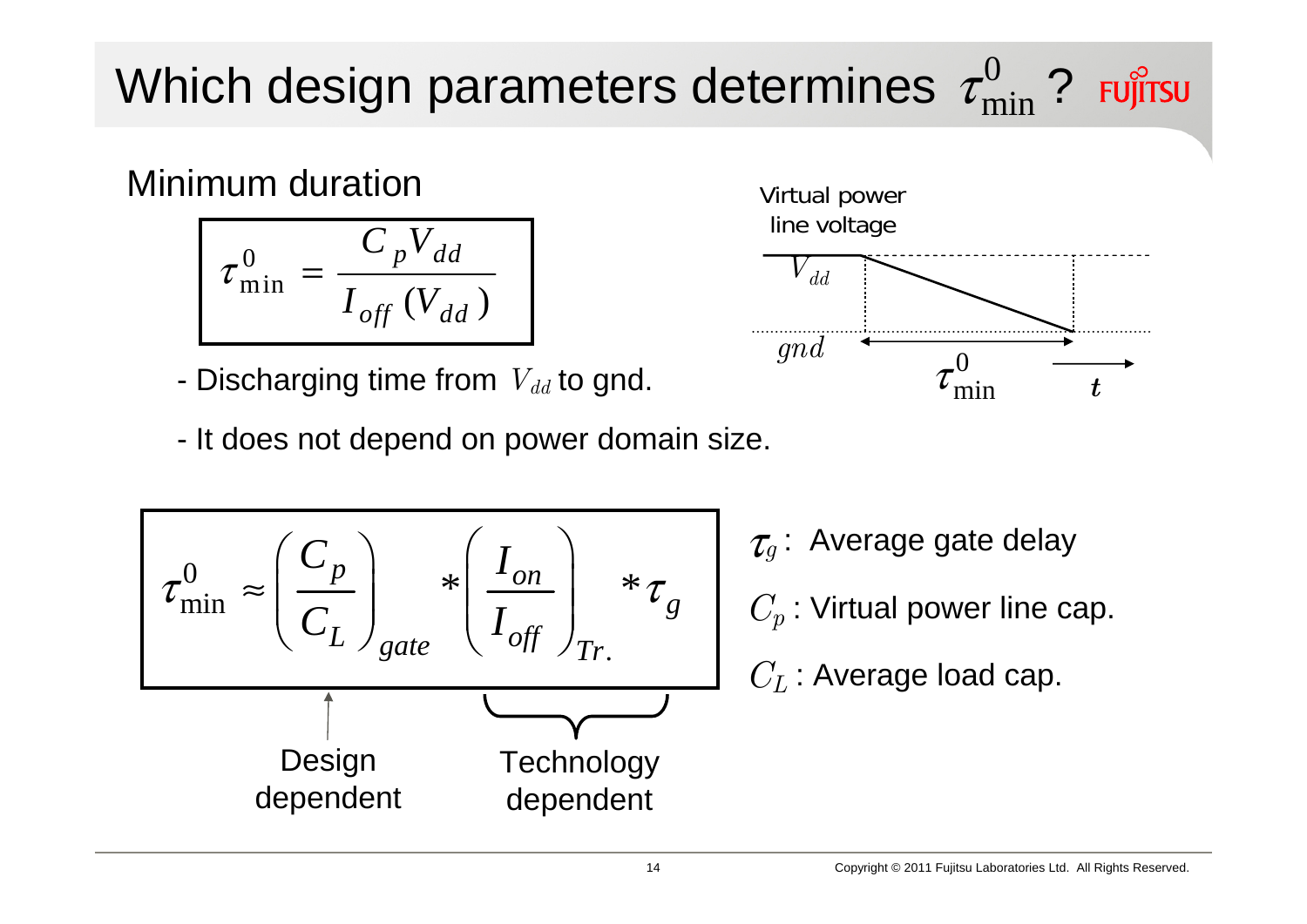#### Evaluation of  $\tau^0_{\min}$  value  $\tau_{\rm min}^0$

5

*p*

 $\left(\frac{C_p}{a}\right)$ 

*C*

*C*

*L gate*

#### **FUJITSU**

 $\left(\begin{array}{c}\frac{P}{C_L}\end{array}\right)_{oate} \approx 5$  fluctuation Restriction of supply voltage

Ex. Activity factor  $\alpha$ =25%,  $\Delta V/V_{dd}$  = 5%



$$
\left(\frac{I_{on}}{I_{off}}\right)_{Tr.} \approx 1 \times 10^7 - 3 \times 10^7 \rightarrow 1 \times 10^5 - 3 \times 10^5
$$
 \*Low standard by power technology  
2010-2020

Assume process/temperature coefficient to be 100

$$
\tau_g \approx 8 ps - 40 ps
$$
  
\n
$$
\frac{2010-2020}{\sqrt{100-2020}}
$$
  
\n
$$
\tau_{\text{min}}^0 \approx 5 \mu s - 60 \mu s
$$

Relatively long time constant compared with clock cycle time

\* From ITRS roadmap 2009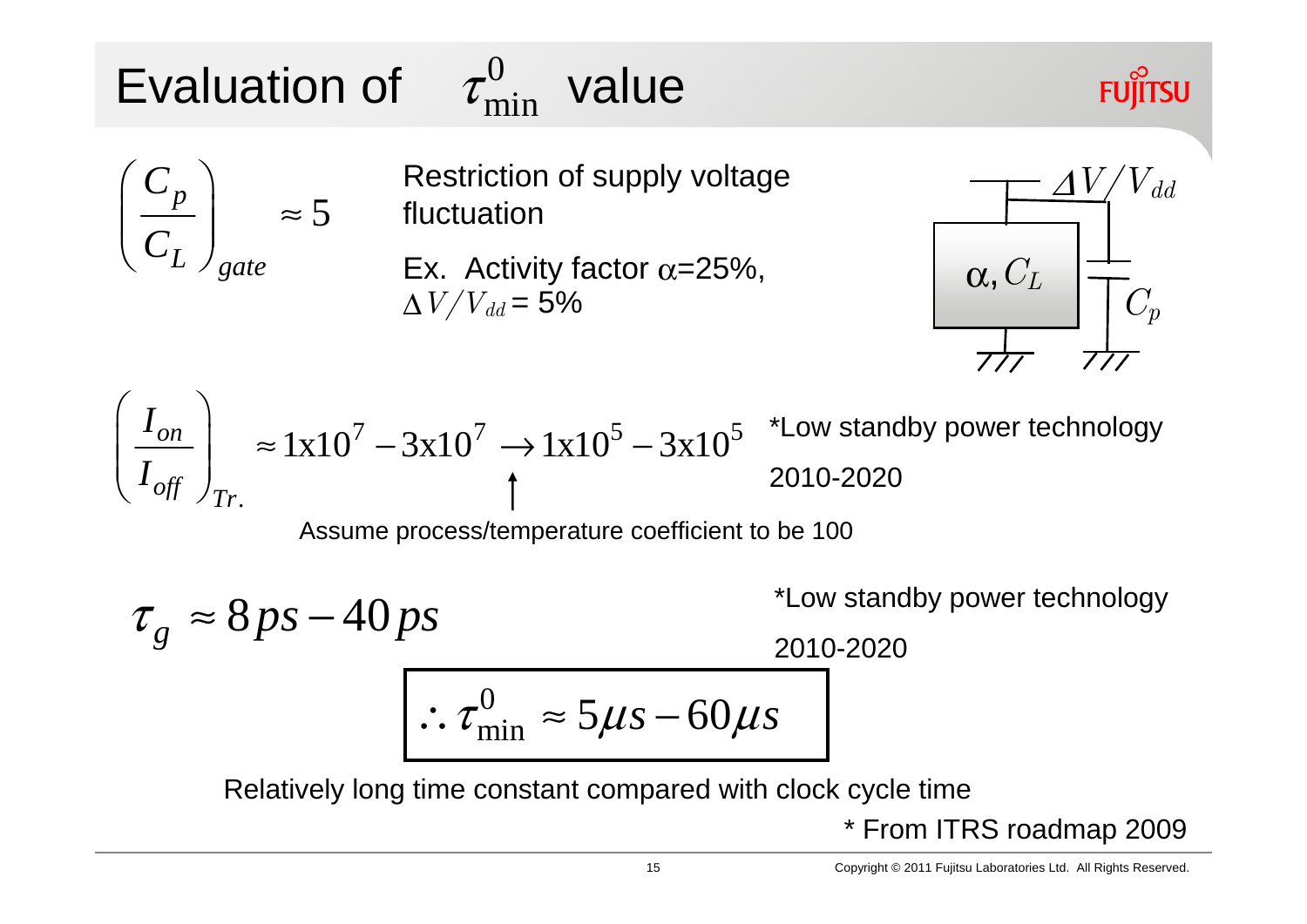$$
\tau_{\min}^0 \approx \frac{1}{N_g} \left( \frac{C_p}{C_L} \right)_{gate} * \left( \frac{I_{on}}{I_{off}} \right)_{Tr.} * T_{cycle}
$$

 $N$  , :  $g$  : Gate number per one pipeline stage

#### When

 $N_e = 18$   $FO4$  *g*  $= 18$   $FO4$  (Power performance optimized design\*)

$$
\tau_{\min}^0 \approx (3 \sim 8) \times 10^4 T_{cycle}
$$

\*V. Zyuban et. al., "Integrated Analysis of Power and Performance for Pipelined Microprocessors," *IEEE Trans. On Computer*, pp.1004-1016, Vol.53, No.6, Aug. 2004.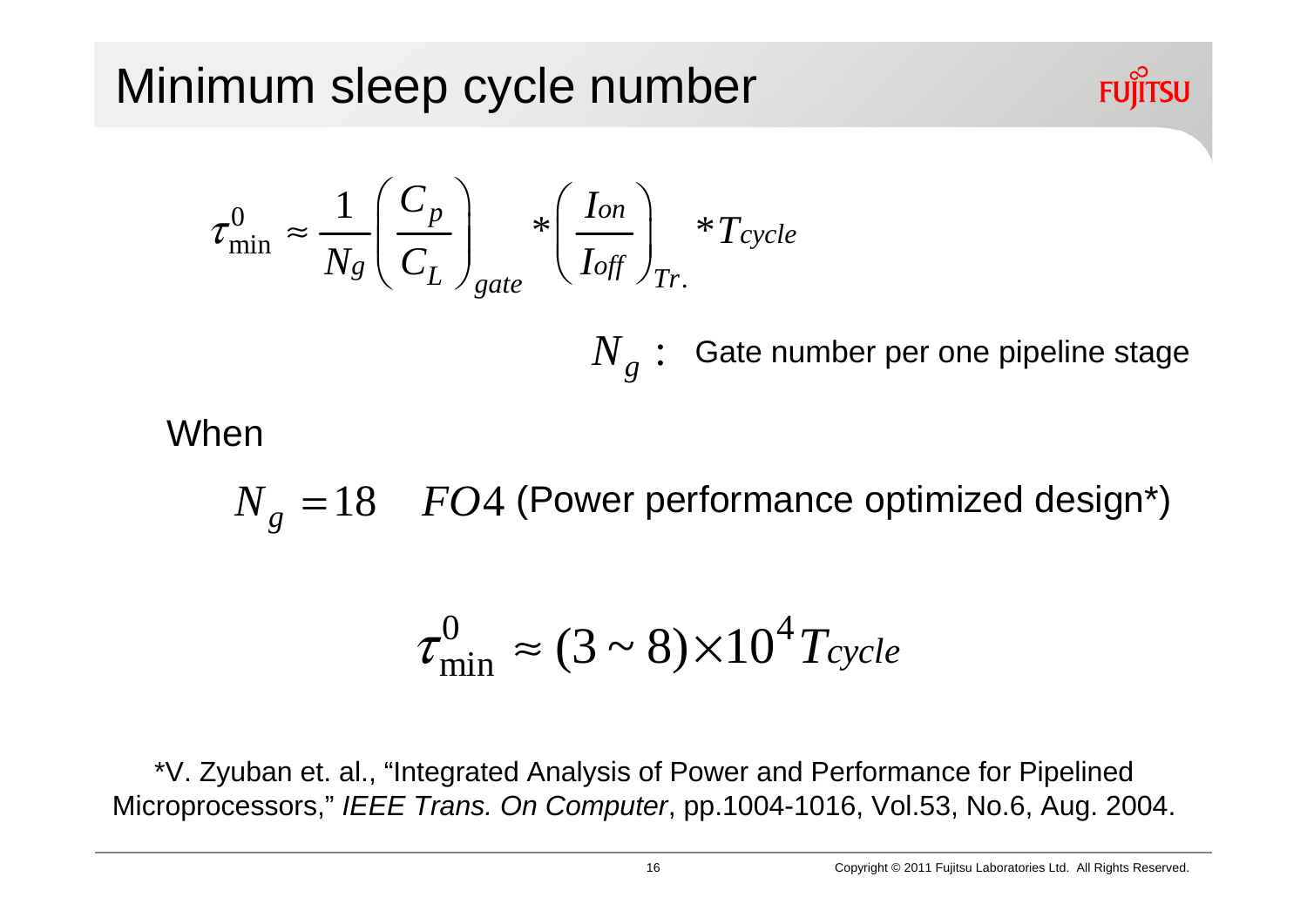

# DVFS case (results only)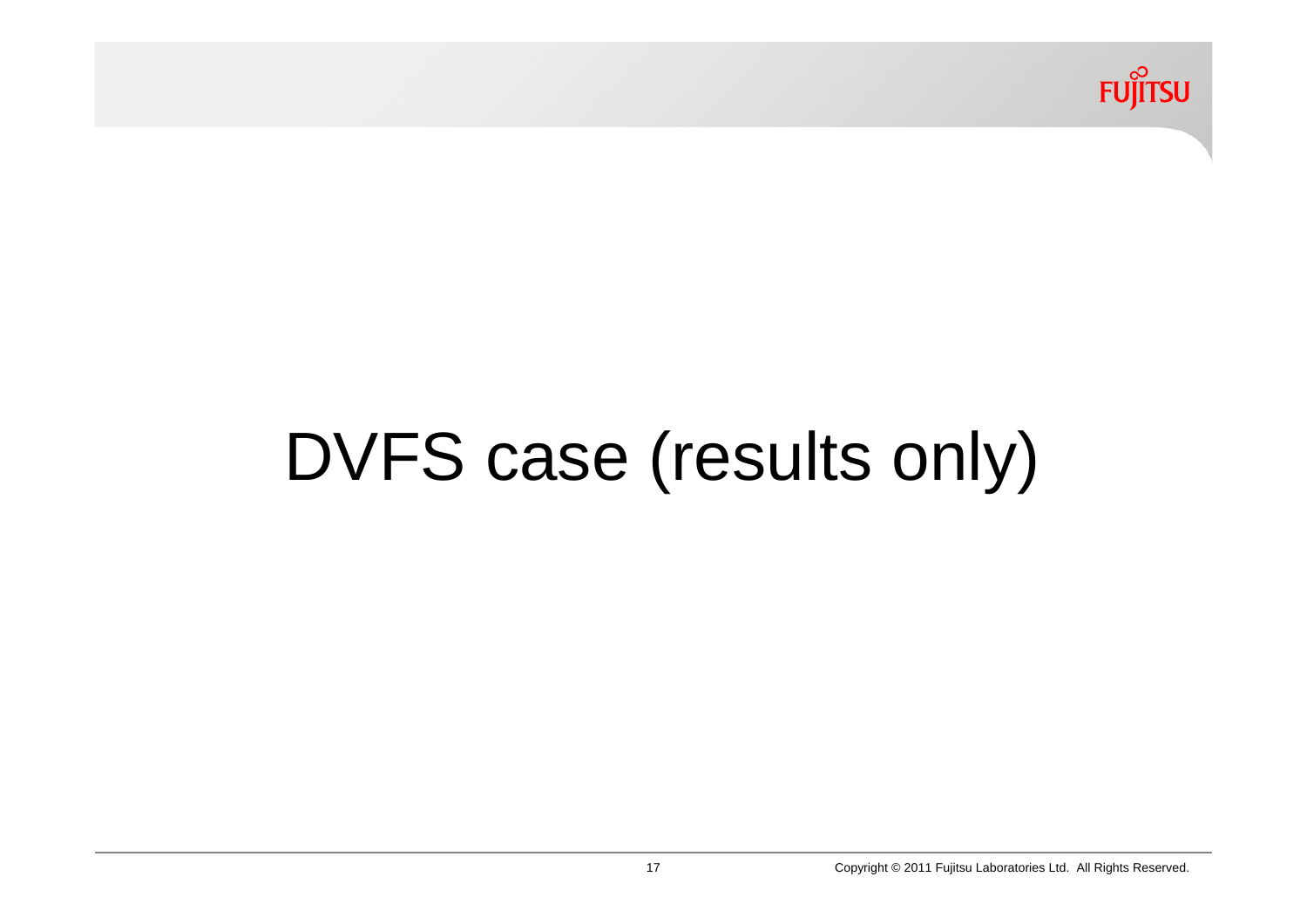#### Minimum DVFS cycles

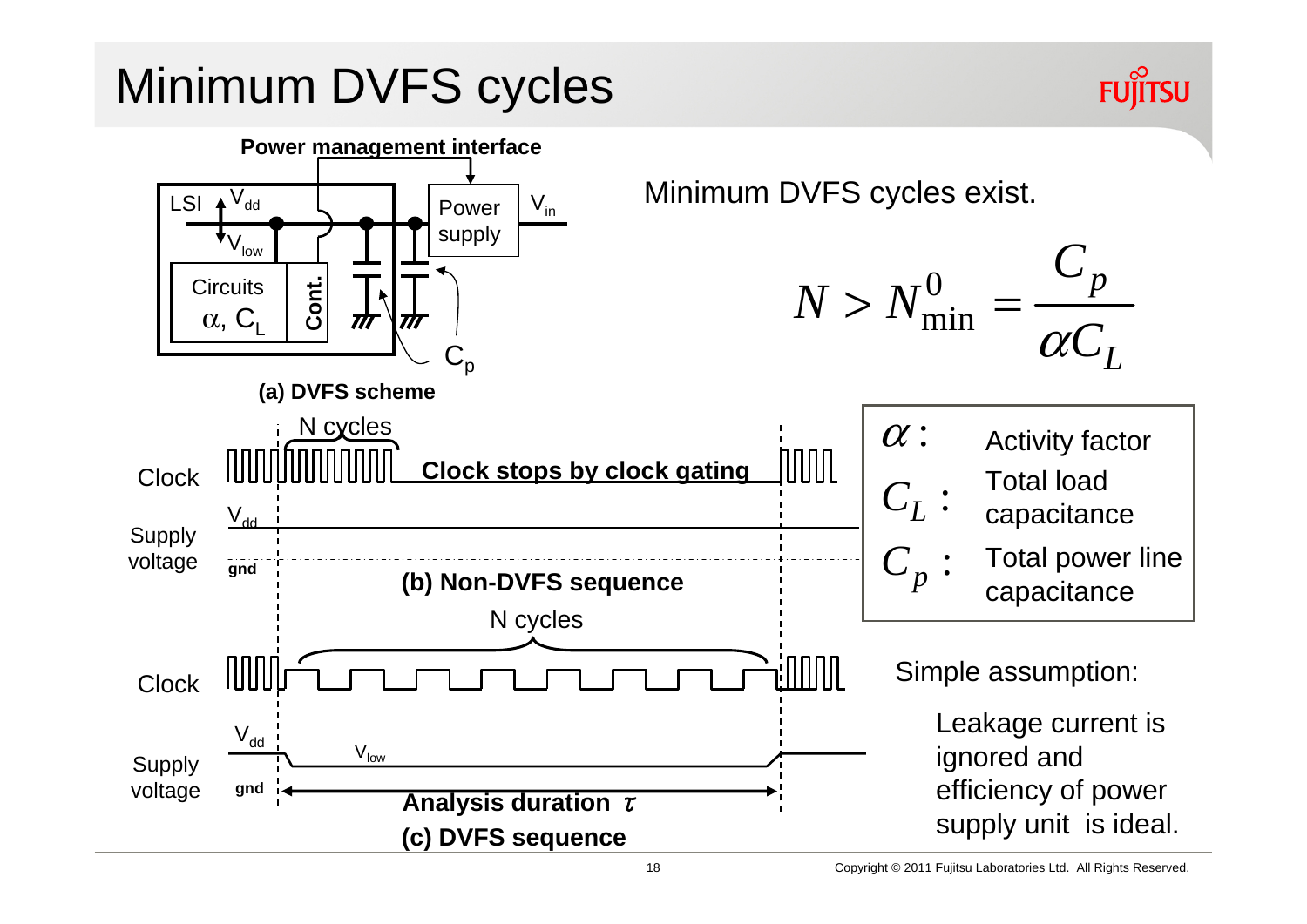#### Power configuration

![](_page_19_Picture_1.jpeg)

![](_page_19_Figure_2.jpeg)

- Larger *Cp*, Larger *Nmin 0*
- -Higher efficiency of power supply
- Smaller *Cp*, Smaller *Nmin 0*
- -Lower efficiency of power supply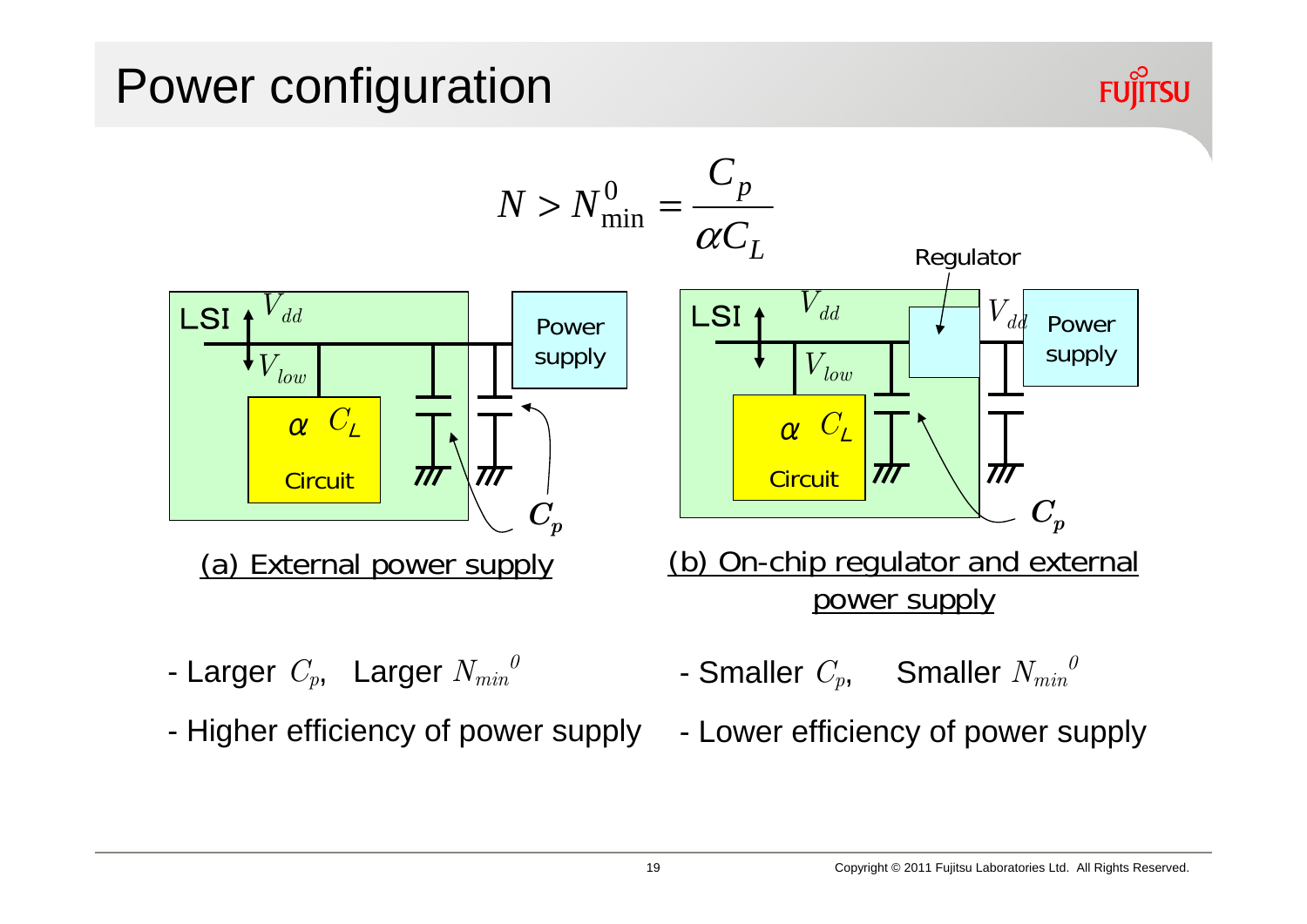#### Energy gain diagram for DVFS

![](_page_20_Figure_2.jpeg)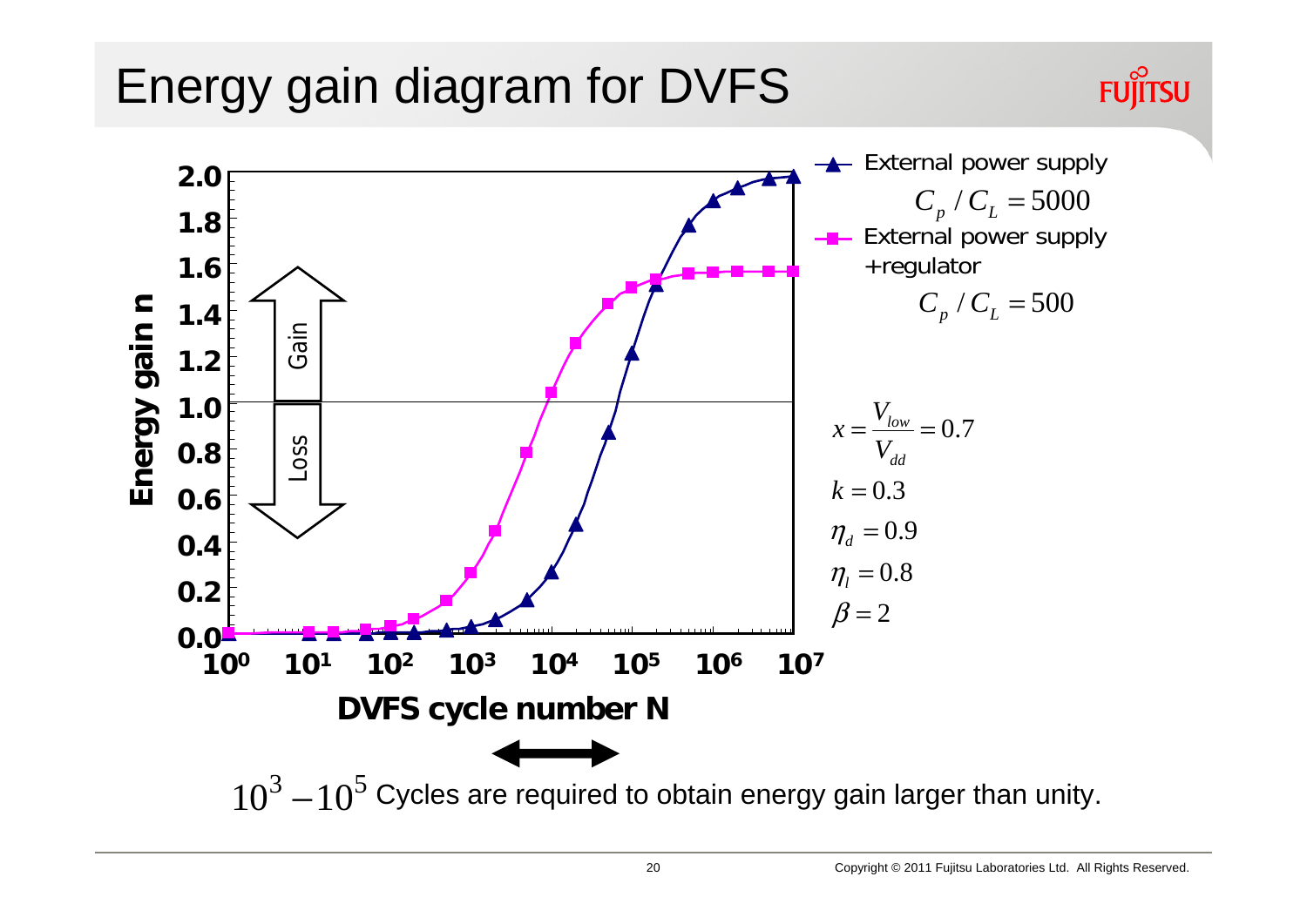## Summary

![](_page_21_Picture_1.jpeg)

|                                       | <b>Power gating</b>                                        | <b>DVFS</b>                                                                       |
|---------------------------------------|------------------------------------------------------------|-----------------------------------------------------------------------------------|
| <b>Minimum sleep</b><br>duration      |                                                            |                                                                                   |
| <b>Minimum cycle</b><br>number        | $\tau_{\min}^0 = \frac{C_p V_{dd}}{I_{off}}$               | $N_{\min}^0 = \frac{C_p}{\alpha C}$                                               |
| <b>Correction factor</b>              | $F_{leak} = 0.56 \sim 0.70$                                | $F_{leak} = 0.56 \sim 0.86$<br>$F_{\text{supply}} = 1 \sim \infty$                |
| <b>Maximum energy gain</b>            | $n \rightarrow \infty$<br>, when $\tau \rightarrow \infty$ | $n \rightarrow \frac{x+k}{x(1+k)} \frac{1}{x^2}$<br>, when $N \rightarrow \infty$ |
| <b>Important design</b><br>parameters | $\frac{I_{_{on}}}{I_{_{off}}},\tau_{_g}$                   | 1. Power supply<br>$C_p$<br>configuration<br>2. Efficiency<br>$\eta_{d,l}$        |